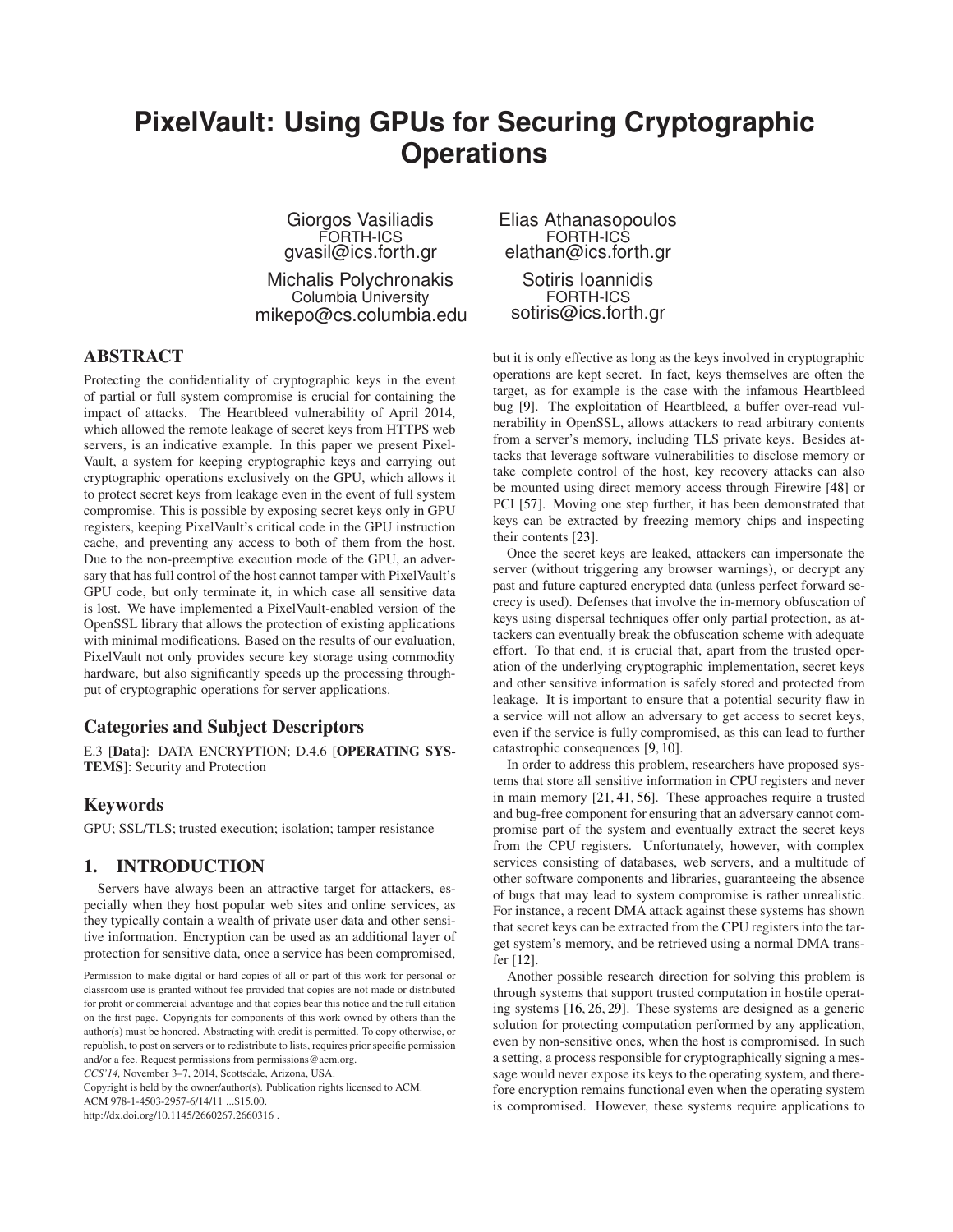run on top of a hypervisor [\[16,](#page-10-4) [26\]](#page-11-5), introducing significant performance overhead, or the addition of extra hardware abstraction layers and the re-compilation of the operating system [\[29\]](#page-11-6). Trusted Platform Modules (TPMs), on the other hand, do not provide useful support for the use case we consider. From a security standpoint, TPMs provide limited cryptographic support (current implementations support only RSA, SHA1, and HMAC) [\[8\]](#page-10-5), while from a performance standpoint, their limited computational capabilities make them inappropriate for carrying out intensive and continuous cryptographic operations, such as handling a server's TLS connections [\[1\]](#page-10-6).

In this paper, we explore an alternative approach to the problem of protecting a server's cryptographic keys, which takes advantage of the graphics card to exclusively i) store cryptographic keys and other sensitive information, and ii) carry out all cryptographic operations, without involving the CPU. Our prototype system, named *PixelVault*, provides native GPU implementations of the AES [\[19\]](#page-10-7) and RSA [\[51\]](#page-11-7) algorithms, and prevents key leakage even when the base system is *fully* compromised. This is possible by exposing private keys only in GPU registers, and keeping PixelVault's critical code exclusively in the GPU instruction cache, preventing this way even privileged host code from accessing any sensitive code or data. We have implemented a PixelVault-enabled version of the OpenSSL library, which allows the transparent protection of existing services without hardware modifications or operating system recompilation. Multiple services can use the same GPU to perform cryptographic operations, using the same or different certificates (and secret keys), while trust is always given to a single hardware entity—the GPU.

Our choice of the GPU for key storage is justified by its unique properties, including *(i) non-preemptiveness:* all program code running on the GPU is never context-switched, and therefore, there is no saved state in the host's memory that could include information associated with cryptographic keys; *(ii) on-chip memory operation only:* the running GPU code is tamper-resistant in on-chip memory, and the associated cryptographic keys are never stored in observable memory, but only in non-addressable memory, such as the registers of the GPU; *(iii) transparency:* the GPU is independent from the host, so no hardware, operating system, or application changes are required—just a modification of the standard cryptographic libraries used, such as OpenSSL, which essentially implies that legacy applications can fully take advantage of our system with minimal effort; *(iv) commodity component:* GPUs are commodity components and are cheaper than dedicated cryptographic hardware; *(v) performance:* GPUs achieve high computational performance for cryptographic operations, for applications in which they can be parallelized.

The main contributions of our work are the following:

- 1. We present the design of PixelVault, a system for keeping cryptographic keys and carrying out cryptographic operations exclusively on the GPU, which allows it to protect secret keys from leakage even in case the host is fully compromised.
- 2. We have implemented PixelVault using commodity GPUs (NVIDIA's GTX 480), and provide a PixelVault-enabled version of the OpenSSL library.
- 3. We evaluate our prototype implementation in terms of security and performance. Our analysis suggests that Pixel-Vault not only provides better protection, but also outperforms CPU-based solutions in terms of processing throughput for server applications.



<span id="page-1-0"></span>**Figure 1: A simplified view of a typical graphics card memory hierarchy.**

## <span id="page-1-1"></span>**2. BACKGROUND**

#### **2.1 GPU Architecture Overview**

The computational capabilities of modern graphics processing units in combination with their low cost makes them suitable for general-purpose applications beyond graphics rendering [\[52,](#page-11-8)[55,](#page-11-9)[60,](#page-11-10) [61\]](#page-11-11). GPUs contain hundreds of processing cores that can be used for general-purpose computation, facilitated by feature-rich frameworks for general purpose computing on GPUs (GPGPU). For our prototype implementation, we have chosen NVIDIA's CUDA [\[42\]](#page-11-12), probably the most widely used GPGPU framework.

A fundamental difference between CPUs and GPUs is the decomposition of transistors in the processor. A GPU devotes most of its die area to a large array of arithmetic logic units (ALUs). In contrast, most CPU resources serve a large cache hierarchy and a control plane for the acceleration of a single CPU thread. A GPU executes code in a data-parallel fashion, so that the same code path is executed on different data at the same time. The code that the GPU executes is organized in units called *kernels*. To exploit parallelism, the same kernel is launched by a vast amount of GPU threads concurrently.

## **2.2 Memory Hierarchy**

The NVIDIA CUDA architecture offers different memory spaces and types, as illustrated in Figure [1.](#page-1-0) The host is responsible for allocating memory for the GPU kernel from the *global*, *constant*, and *texture* memory spaces of the graphics card. Allocated memory can be accessed by the host through special functions provided by the CUDA driver, and is persistent across kernel launches by the same application. Both constant and texture memory are read-only, are initialized by the host, and contain separate caches, optimized for different uses. On devices with compute capability 2.x (and higher) global memory accesses are also cached in L1–L3 caches.

Each GPU thread maintains its own *local* memory area, which actually resides in global memory. Automatic variables declared inside a kernel are mapped to local memory. In implementations that do not support a stack, all local memory variables are stored at fixed addresses. The *parameter state space* (.param) is used to *(i)* pass arguments from the host to the kernel, *(ii)* declare formal input and return parameters for device functions called during kernel execution, and *(iii)* declare locally-scoped byte array variables that serve as function call arguments, typically for passing large structures by value to functions. The location of the parameter space is implementation-specific. In some implementations, kernel parameters reside in global memory, hence no access protection is provided between parameter and global space in this case.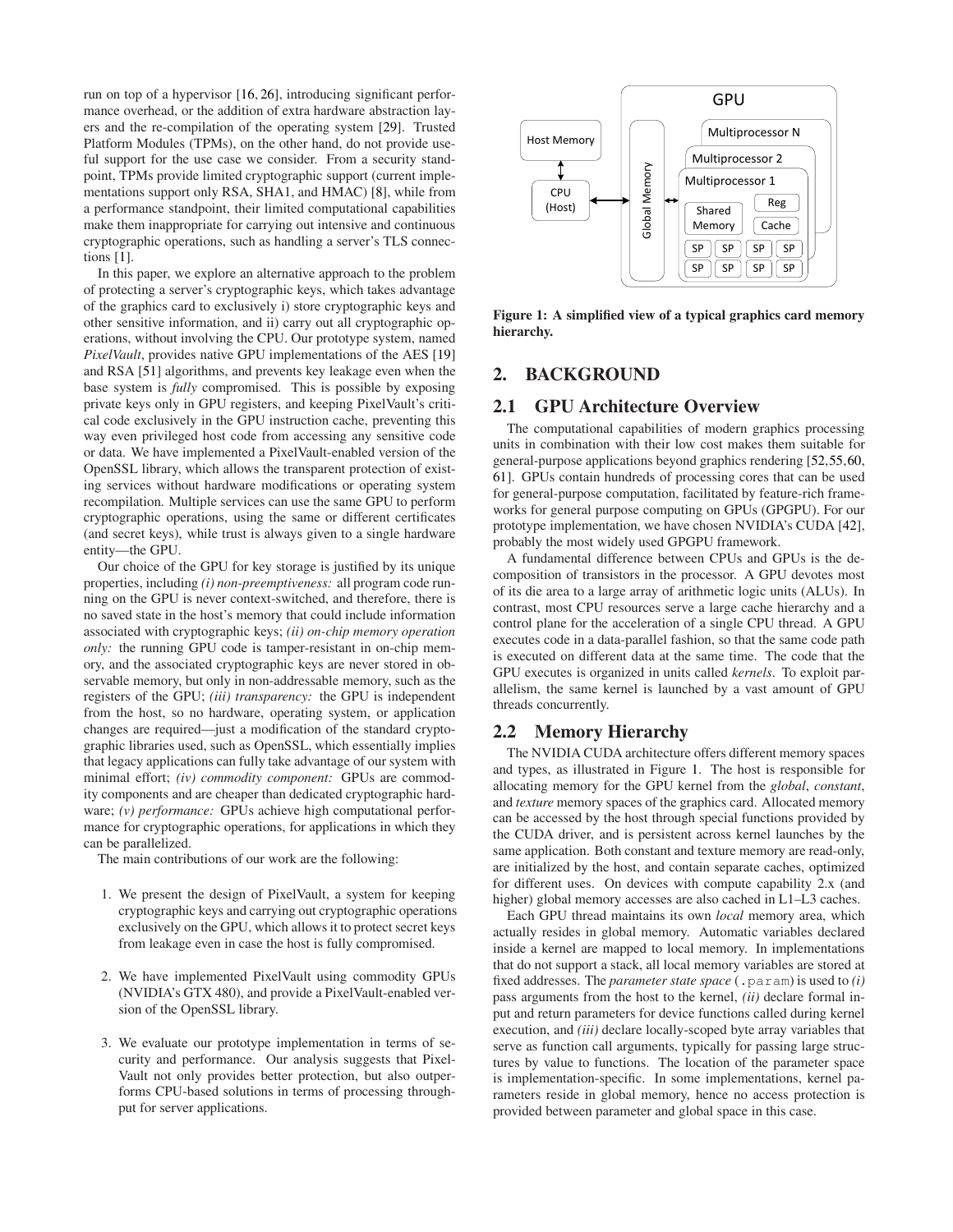| Compute capability (version) | #registers per thread |
|------------------------------|-----------------------|
| 1.x                          | 128                   |
| 2.x                          | 63                    |
| 3 በ                          | 63                    |
|                              |                       |

**Table 1: Maximum number of 32-bit registers per GPU thread for different levels of CUDA support (compute capability).**

<span id="page-2-0"></span>

<span id="page-2-1"></span>**Figure 2: Structure of CUDA applications on top of the NVIDIA (closed-source) and Gdev (open-source) sets of GPGPU runtime and driver software.**

The *shared memory* (comparable with scratchpad RAM in other architectures) provides very fast access, and is also shared between the threads that belong to the same block. The size of shared memory is 64KB per warp, and is also used by the hardware-managed L1 cache. Typical splits include either 16KB L1 / 48KB shared or 48KB L1 / 16KB shared. Finally, a set of *registers* (.reg state space) provides fast storage locations. The number of registers is limited, and will vary from platform to platform, as shown in Table [1.](#page-2-0) Registers differ from the other state spaces in that they are not fully addressable, i.e., it is not possible to refer to the address of a register. When the limit is exceeded, register variables will be spilled to global memory, causing changes in performance [\[47\]](#page-11-13).

#### **2.3 GPU Code Execution**

A typical GPU kernel execution consists of the following four steps: *(i)* the DMA controller transfers input data from host memory to GPU memory; *(ii)* a host program instructs the GPU to launch the kernel; *(iii)* the GPU executes threads in parallel; and *(iv)* the DMA controller transfers the resulting data from device memory back to host memory. All these operations are performed by the CPU using architecture-specific commands.

Although the architectural details of GPUs are not publicly available, there is an ongoing research that tries to unveil how these operations are performed and to provide an in-depth understanding of their runtime mechanisms [\[32,](#page-11-14)[38\]](#page-11-15). Specifically, the GPU exposes a memory-mapped region to the OS, which is the main control space of the GPU, and is used to send commands. For example, to copy data from host to device memory, a set of commands are sent to the GPU that specify the source and the destination virtual addresses, along with the mode of direct memory access (DMA). Similarly, when a kernel is launched, another set of commands is composed and sent to the GPU, specifying code and stack information.

CUDA applications can run either on top of the closed-source NVIDIA CUDA runtime, or on top of the open-source Gdev runtime [\[7\]](#page-10-8). The NVIDIA CUDA runtime relies on the closed-source kernel-space NVIDIA driver and a closed-source user-space library. Gdev also supports the NVIDIA driver, as well as the open source Nouveau [\[3\]](#page-10-9) and PSCNV [\[6\]](#page-10-10) drivers. Figure [2](#page-2-1) illustrates the software stack of the CUDA and Gdev frameworks. Both frameworks support the same APIs: CUDA programs can be written using the runtime API, or the driver API for low-level interaction with the hardware.

# **3. DESIGN OBJECTIVES**

**Challenges.** There are two characteristics of the GPU execution model that require careful consideration for designing a safe environment for cryptographic keys. First, GPU kernels typically run for a while, perform some computations and then terminate. Second, GPUs do not contain hierarchical protection domains (similar to the protection rings of CPUs).

Using this programming model, cryptographic keys should be transferred to the GPU every time there is a request for an operation, otherwise a malicious GPU kernel, executed in between, could attempt to extract sensitive information from the (unprotected) GPU space. Unfortunately, transferring the keys every time implies that they are already stored in a safe location, and are transferred securely to the GPU via the PCIe bus, which is not the case.

**Our solution.** To overcome these challenges, we propose a design that follows a different execution model from the typical GPGPU execution. Instead of spawning a GPU kernel execution every time a new cryptographic operation needs to be performed, the system uses a fully autonomous GPU kernel that runs indefinitely, without interruption. The GPU kernel continuously monitors a predefined host memory region (shared with the CPU) for new requests, performs the necessary computations, and transfers the results back. In addition, we ensure that all clear-text sensitive keys reside in device memory that cannot be accessed from the host at any time. Given the non-preemptive execution mode of GPUs, no other GPU kernel can be loaded for execution as long as our autonomous GPU kernel is running.

#### **4. PixelVault**

An overview of PixelVault's operation is illustrated in Figure [3.](#page-3-0) Applications use PixelVault's OpenSSL-compatible API to perform cryptographic operations. Private keys and other sensitive information are kept in encrypted form in a KeyStore that resides in GPU global, off-chip device memory. KeyStore entries are encrypted with a master key that is exclusively stored in GPU registers (Protected Space), and cannot be accessed in any way by the host. To perform a cryptographic operation, *(i)* the required (encrypted) key is fetched from the KeyStore into the protected space of the GPU registers, *(ii)* it is decrypted with the master key, and *(iii)* the actual operation is performed on the input data.

In the following, we describe in detail various aspects of Pixel-Vault's architecture, and the design choices we made for ensuring that sensitive information cannot be leaked to the host even in case of full system compromise.

#### <span id="page-2-2"></span>**4.1 Non-Preemptive Execution**

PixelVault is designed to keep secrets isolated from the host, which may be vulnerable and could be compromised. Therefore, to make PixelVault tamper resistant, it is important to ensure that all associated code is independent from the host, and completely decoupled from any other (probably untrustworthy) system module. Modern GPUs follow a non-preemptive execution model, which means that only a single kernel can occupy the GPU at any time, and the execution of a kernel can continue without interruption until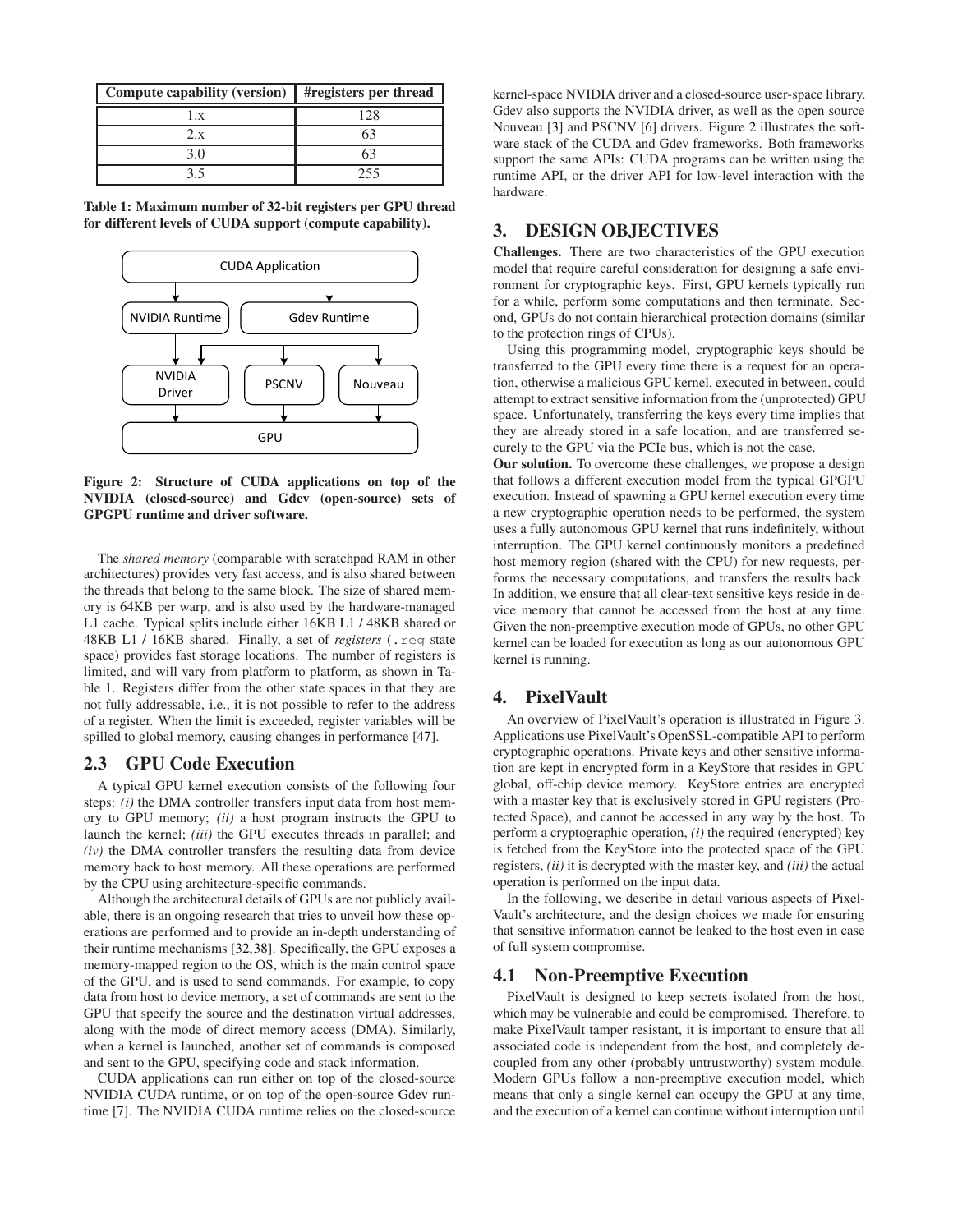

<span id="page-3-0"></span>**Figure 3: The architecture of PixelVault. Private and secret keys are kept encrypted in a KeyStore residing in global device memory. To obtain a key, the GPU kernel fetches the encrypted key from the KeyStore to the register space and decrypts it.**

completion. This execution model is ideal for our purpose. Assuming a trusted bootstrap process (described in Section [4.5\)](#page-5-0), we can enforce that *any* external interaction with PixelVault will immediately terminate its operation, preventing access to sensitive information. Execution can be resumed only by re-launching PixelVault with the same trusted bootstrap process.

Essentially, this means that PixelVault, once it has safely been initialized with all secrets loaded, will run uninterrupted indefinitely. Current GPU frameworks (such as CUDA and OpenCL), however, have not been designed for building applications that act autonomously. When forcing a kernel to run indefinitely (e.g., using an infinite while loop), the host process cannot transfer any data to (or from) the GPU. The reason is that, by default, only one *stream*[1](#page-3-1) is utilized, forcing the host process to block, (busy-)waiting for the GPU kernel to finish its execution. To isolate completely

the kernel execution from the host process, we explicitly create a second stream, which is used exclusively by the GPU kernel. In addition, we disable the *GPU kernel execution timeout*, used by most operating systems to kill any operations executed on the GPU for more than a few seconds  $[4]$ <sup>[2](#page-3-2)</sup>. As a result, the kernel runs indefinitely, while data transfers (to and from the device) can be performed from the first stream.

Using the above scheme, however, we cannot rely on the typical parameter-passing execution of GPU kernels, as described in Section [2,](#page-1-1) since the GPU kernel function runs continuously. Instead, we allocate a memory segment that is shared between the CPU and the GPU, as shown in Figure [3.](#page-3-0) This shared memory space is pagelocked, to prevent it from being swapping to disk, and is accessed by the GPU directly, via DMA. The memory space is also declared as volatile, to ensure that all memory reads go directly to memory (and not through the cache). Requests for encryption and decryption are issued through this shared memory space. For example, to perform an encryption operation, an application running on the CPU places the data to be encrypted in the shared region, and sets the corresponding request parameter fields accordingly.

In the GPU, we spawn a large number of threads statically at startup, because the NVIDIA Fermi architecture that we use in this work does not support dynamic thread creation—this feature, called dynamic parallelism [\[43\]](#page-11-16), was introduced in the more recent Kepler [\[45\]](#page-11-17) architecture. As long as there is no work to be done, all threads remain idle, busy-waiting, except one (master thread) that continuously monitors the shared space for new requests. When a new request is available, the master thread is responsible for notifying all other threads by setting a special shared variable. Each thread is assigned an equal amount of work (typically to encrypt or decrypt a separate message using a desired key). To prevent out-of-bounds memory accesses, each thread computes the user requested message offset and length and verifies that it lies inside the page-locked memory region. Otherwise, a malicious user would be able to force the GPU kernel to write to non-permissive memory regions. When processing completes, each thread notifies the master thread by atomically increasing a shared variable. When all threads have finished, the master thread notifies the host by setting the response parameter fields accordingly.

## **4.2 On-chip Memory Operation Only**

PixelVault avoids placing secrets in memory that can be easily inspected once a host is compromised. The GPU system we use offers a unified virtual address space mode (the so-called "Unified Virtual Addressing"), in which both the CPU and the GPU have access to the same address space. The virtual address space range is the same for all CUDA processes, and typically starts at address 0x600300000 (in 64-bit systems). Virtual addressing provides isolation between memory accesses from different processes. For example, a process cannot access the global device memory allocated from a different process, as it will have different virtual-tophysical mappings.

Still, an attacker could access the contents of the global device memory (as well as of the texture and constant memory) allocated by a different process in two ways: *(i)* by injecting malicious CPU code in PixelVault that would force it to transfer data from the GPU's global device memory to the host, and *(ii)* by killing PixelVault and iteratively allocating large segments from the global device memory; eventually, the segments used by PixelVault would be allocated too. Even if the attacker does not know the exact loca-

<span id="page-3-1"></span><sup>&</sup>lt;sup>1</sup>A stream in CUDA is a sequence of operations executed on the device in the order in which they were issued by the host code.

<span id="page-3-2"></span><sup>&</sup>lt;sup>2</sup>The use of the kernel execution timeout ensures proper display rendering, in cases where a GPU kernel execution takes a prohibitively long time.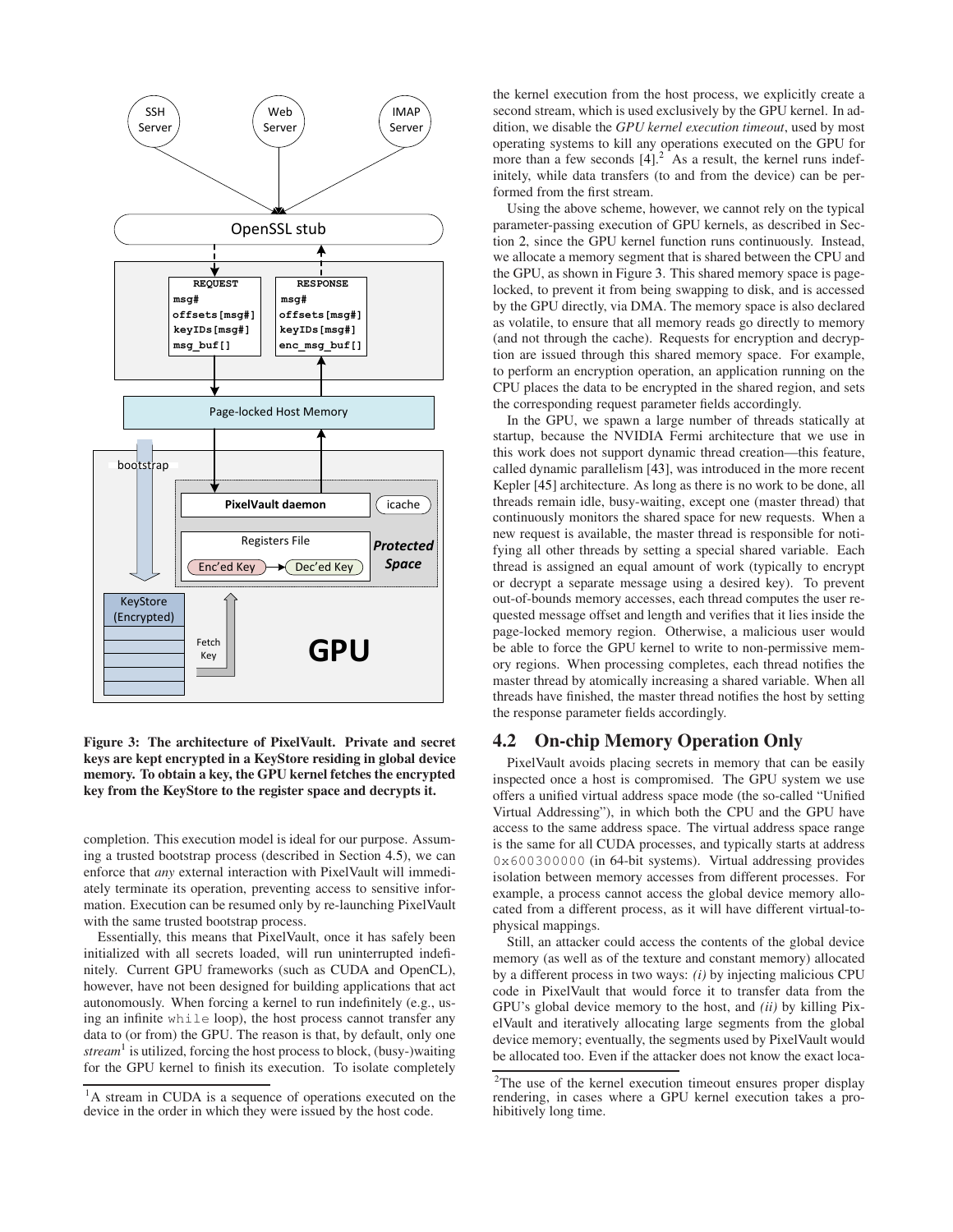```
#define NREGS 64
 __global__
void regextract(int *buf)
{
 int val;
asm(".reg .u32 r<1>;");
\lim_{n \to \infty} ("nov.u32 %0, r0;" : "=r"(val));
buf [threadIdx.x * NREGS + 0] = val;
}
 code for sm_10
Function : _Z5regextractPi
 /*0000*/ /*0x4000000100000007*/ IMUL32I.U16.U16 R0, R0L, 0x40;
 /*0008*/ /*0x30020001c4100780*/ SHL R0, R0, 0x2;
 /*0010*/ /*0x2000c80104200780*/ IADD R0, g [0x4], R0;
 /*0018*/ /*0xd00e0005a0c00781*/ GST.U32 global14 [R0], R1;
```
<span id="page-4-0"></span>**Figure 4: The GPU kernel source code for extracting the contents of a single register, and the corresponding .text assembly snippet produced by the cuobjdump tool [\[2\]](#page-10-12).**

tion of secret data, algebraic and statistical attacks can be used to extract cryptography keys even among gigabytes of data [\[53\]](#page-11-18).

To overcome the lack of sufficient protections for the off-chip global device memory, one possibility is to store the secrets in memory hierarchies that cannot be accessed directly from the host. These types of memory include all kinds of auxiliary memory (texture cache, constant cache, L1–L3 cache, and shared memory) that can only be accessed from the scope of a GPU kernel. However, the contents of all these types of caches also reside in the off-chip global device memory, and more importantly, the data stored there cannot be managed by the programmer. It is not possible to ensure that PixelVault's data will remain in the cache indefinitely, as some of it can occasionally be evicted.

In contrast, shared memory (comparable to scratch-pad memory in other architectures) is managed directly by the programmer, by explicitly storing data into it. The shared memory has kernel scope life-cycle and the data stored there is shared between the threads of a block. A GPU kernel executed from a different context cannot retrieve them, because CUDA resets this memory during context initialization [\[49\]](#page-11-19). However, we have verified that the contents of shared memory can be retrieved by post-executed kernels that have been spawned from the same CUDA context.

Fortunately, data stored in GPU registers cannot be retrieved, as GPU registers are always initialized to zero every time a new kernel is loaded on the GPU for execution, even from the same CUDA context. This can be easily verified and demonstrated using the following experiment. We create thread blocks that are enough to occupy all available streaming cores, and initialize all available GPU registers with a predetermined constant value, using inline PTX assembly. We also mark the identifier of each stream processor (SP) of which the registers have been initialized, by reading the special purpose read-only register smid. If not all streaming processors have been marked, the creation of new thread blocks continues. To obtain the contents of the GPU registers afterwards, we first reset the currently running kernel and launch a new one, using the commands found in gdev\_nvidia\_nvc0.c file of the Gdev source tree [\[7\]](#page-10-8); other NVIDIA architectures require slightly different commands. We only used the minimum set of commands that are required for launching a new kernel. These include setting local, shared, and global memory space; transferring parameters to the constant memory space; setting grids, blocks, and barriers; and setting the number of registers that are needed. The second kernel, part of which is shown in Figure [4,](#page-4-0) simply reads the data from the registers and writes it to a buffer allocated in global device memory.

Even when the GPU kernel is running as part of the same context, all GPU registers are always initialized to zero.

The summary of protection levels for each memory type is shown in Table [2.](#page-5-1) The global, constant, and texture memories provide the weakest form of protection, as the data stored there can be obtained—in certain occasions—even by different unprivileged processes. The shared memory secures data accesses from different processes, as its content is automatically reset whenever a new CUDA context is created. Still, an adversary that has full control of the PixelVault's process can terminate the GPU kernel, and acquire the contents of the shared memory by launching a malicious kernel from the same CUDA context. The malicious kernel would simply perform some cryptanalysis in the contents of the shared memory to obtain the secret keys. Similar attacks can be performed in the L1–L3 caches of the global device memory, as recent GPU architectures use the same hardware resources for the L1 cache and the shared memory. In contrast, the hardware always resets the GPU registers to zero every time a new kernel is loaded on the GPU for execution, even from the same CUDA context. As such, in PixelVault we only use registers to store secret and private keys in clear-text form. In all other kinds of memory, keys are stored in an encrypted form to prevent their exposure in case of leakage.

#### <span id="page-4-1"></span>**4.3 Preventing Code Modification Attacks**

Normally, GPU code is initially stored in global device memory for the GPU to execute it. Still, there are three levels of instruction caching (icache), of sizes 4 KB, 8 KB, and 32 KB, respectively [\[62\]](#page-11-20). Therefore, it is feasible to load the code to the icache (by carefully exercising all different execution paths), and then completely erase the code from global device memory, by transferring dummy data to the corresponding global device memory region via DMA. The code then is not possible to be flushed from the hardware-managed instruction cache—all code runs indefinitely, and any interruption results in immediate termination, which erases any existing state (as discussed in Section [4.1\)](#page-2-2).

As long as the code fits in the icache, the program executes autonomously, without fetching any new instructions from global device memory. Thus, the code is protected from tampering due to the fact that icache is not addressable (and hence it cannot be accessed) from the host, and most importantly, icache starts with a clean state whenever a new kernel is loaded for execution—any previous data is flushed. Consequently, adversaries cannot access the code and extract any key, even if they are able to launch a malicious kernel.

A limitation of this approach is that the total size of the code footprint should be small enough to fit in the dedicated icache. For-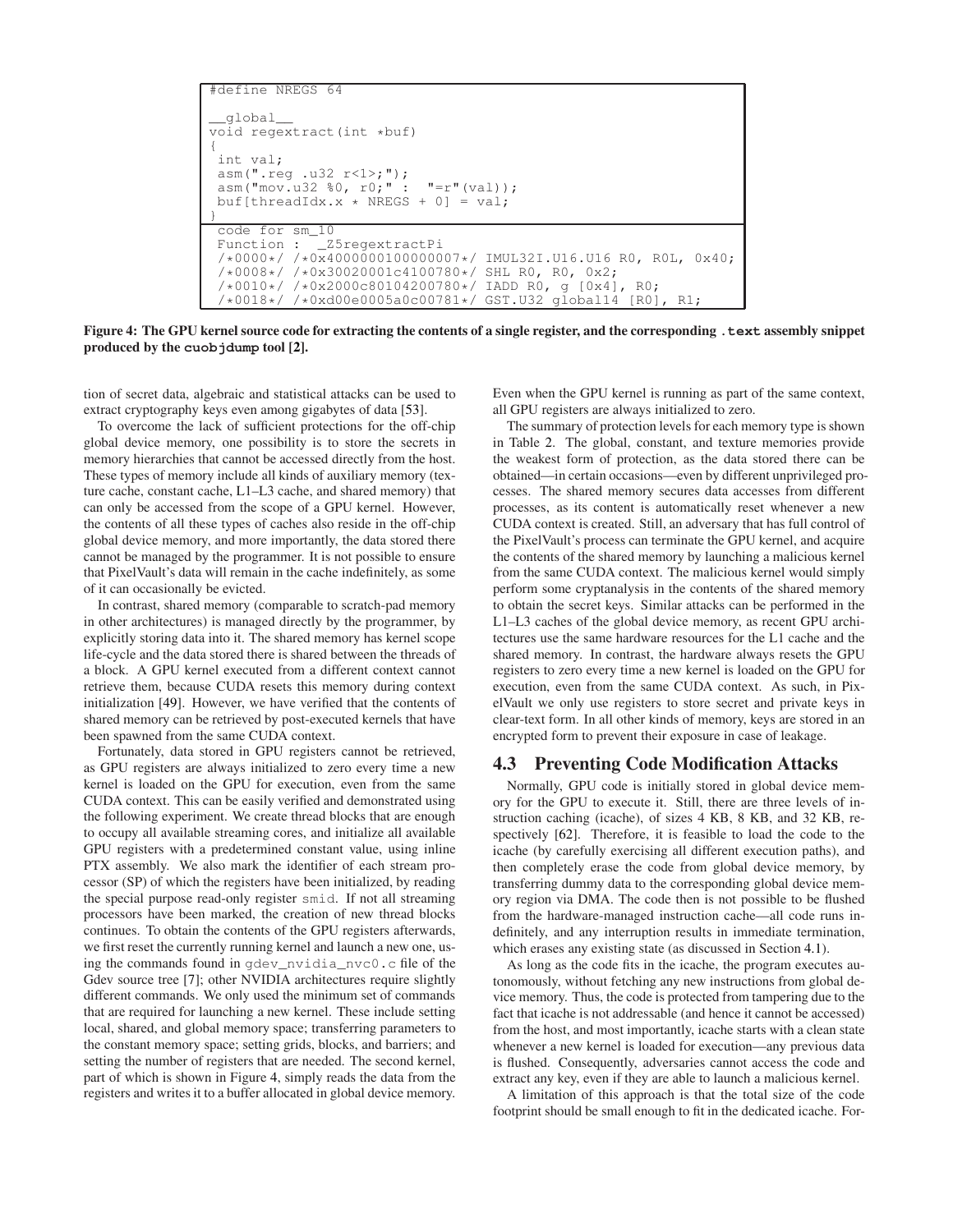| <b>Memory type</b>     | <b>Protection</b>                                                                                              |  |  |
|------------------------|----------------------------------------------------------------------------------------------------------------|--|--|
| Global Memory          | no protection; data can be acquired subsequently, even from a different CUDA context or process address space. |  |  |
| <b>Constant Memory</b> | no protection; data can be acquired subsequently, even from a different CUDA context or process address space. |  |  |
| <b>Texture Memory</b>  | no protection; data can be acquired subsequently, even from a different CUDA context or process address space. |  |  |
| Shared Memory          | contents can be acquired by a subsequent GPU kernel that executes in the same CUDA context.                    |  |  |
| L1-L3 Cache            | contents can be acquired through Shared Memory, as L1 is used in common with Shared Memory.                    |  |  |
| Registers              | full protection; registers automatically reset to zero on each GPU kernel execution.                           |  |  |

<span id="page-5-1"></span>**Table 2: Protection levels of each GPU memory type.**

tunately, this is the case for our RSA and AES implementations. The code footprint of the RSA encryption operation is 6.9 KB and of AES encryption and decryption is 7.5 KB.

## <span id="page-5-3"></span>**4.4 Key Storage**

Due to the small number of available registers in current GPU models (Table [1\)](#page-2-0), only a few number of keys can be stored each time. To overcome this space restriction, we use a separate Key-Store array that can hold an arbitrary number of cryptographic keys. The KeyStore resides in the global device memory and is encrypted with a master key. The master key is stored in the GPU registers, and thus only the GPU kernel can decrypt the KeyStore and retrieve the actual keys. Therefore, even if adversaries manage to acquire the KeyStore array from global device memory, they would only get the encrypted contents, which are useless.

Each KeyStore entry is encrypted independently. To access an encrypted key, PixelVault first transfers it to the GPU registers and then decrypt it with the master key, which is permanently loaded in the on-chip registers. This prevents an attacker from accessing the keys by continuously snooping over the KeyStore array until the moment it gets decrypted, and avoids leaving any unencrypted copies of cryptographic keys in global device memory.

We should note that the KeyStore structure is only needed for services that maintain a large number of private and secret keys. In other cases, the KeyStore can be disabled, and PixelVault can be configured to hold all keys in registers. This has the added benefit of avoiding the extra overhead of fetching and decrypting the cryptographic keys used from the KeyStore array.

# <span id="page-5-0"></span>**4.5 Key Management**

An aspect of our design that needs careful consideration is the transfer of the KeyStore's master key to the GPU registers, and the loading of PixelVault's native code in the instruction cache of the GPU. These operations should be performed at an early stage of the bootstrapping phase, before launching any user process or connecting to the Internet—as also suggested in previous works [\[40,](#page-11-21)[41\]](#page-11-3) and preferably from a non-volatile storage device, such as an external USB flash drive. This approach exposes any sensitive information on the CPU only for a minimal amount of time, which for servers happens only rarely, whenever the system boots.

To exclude the possibility that the master key is not copied to an intermediate buffer, before finally being transferred to the GPU, we explicitly allocate a page-locked memory region that can be accessed directly from the GPU. Otherwise, if a regular memory buffer is used, the driver will have to copy the key to an internal page-locked memory region, to which we do not have direct access for erase it afterwards. After the key has been transferred to the memory space of the GPU, it stored in the GPU registers, and all instances of the key in the GPU's and host's memory are erased.

#### int GPU\_AES\_encrypt\_cbc(int keyID, unsigned char \*in, unsigned char \*out, size\_t nbytes, unsigned char \*ivec);

- int GPU\_AES\_decrypt\_cbc(int keyID, unsigned char \*in, unsigned char \*out, size\_t nbytes, unsigned char \*ivec);
- int GPU\_AES\_encrypt\_cbc\_batch(int\* key, unsigned char \*in, unsigned char \*out, size\_t \*offsets, size\_t \*nbytes, unsigned char \*ivec, size\_t total);
- int GPU\_AES\_decrypt\_cbc\_batch(int\* keyID, unsigned char \*in, unsigned char \*out, size t \*offsets, size t \*nbytes, unsigned char \*ivec, size\_t total);

<span id="page-5-2"></span>**Figure 5: The OpenSSL-compatible API for the 128-bit AES-CBC cipher. The first two functions process a single message at a time and can be used transparently by legacy applications. The last two functions process a batch of messages at a time, and are better suited for throughput-oriented setups.**

A user or an application can share certificates or secret keys with the service by transferring them through the shared memory space. Every new cryptographic key is stored sequentially in the KeyStore array, and is identified by its index during data encryption and decryption. The GPU uses the index to acquire the specified key from the KeyStore array and perform the requested operation. However, a service cannot access the keys directly, as they are stored encrypted. Therefore, even if an adversary manages to inject malicious CPU code in the address space of the service, it is impossible to acquire the clear-text keys.

# **5. IMPLEMENTATION**

We have implemented PixelVault on Linux v3.5.0, on top of the NVIDIA CUDA architecture v4.2 using the NVIDIA driver v304.54. Our prototype implementation currently supports both RSA and AES, and provides an OpenSSL-compatible API that enables existing applications or services to easily be ported on top of PixelVault with minimal modifications.

#### **5.1 AES**

We have ported AES-128 on the GPU, by storing the key and all intermediate states in GPU registers. AES divides each plaintext message into 128-bit fixed blocks and encrypts each block into ciphertext with a 128-bit key. The encryption algorithm consists of 10 rounds of transformations. Each round uses a different round key generated from the original key using Rijndael's key schedule. We have chosen to derive the round key at each round, instead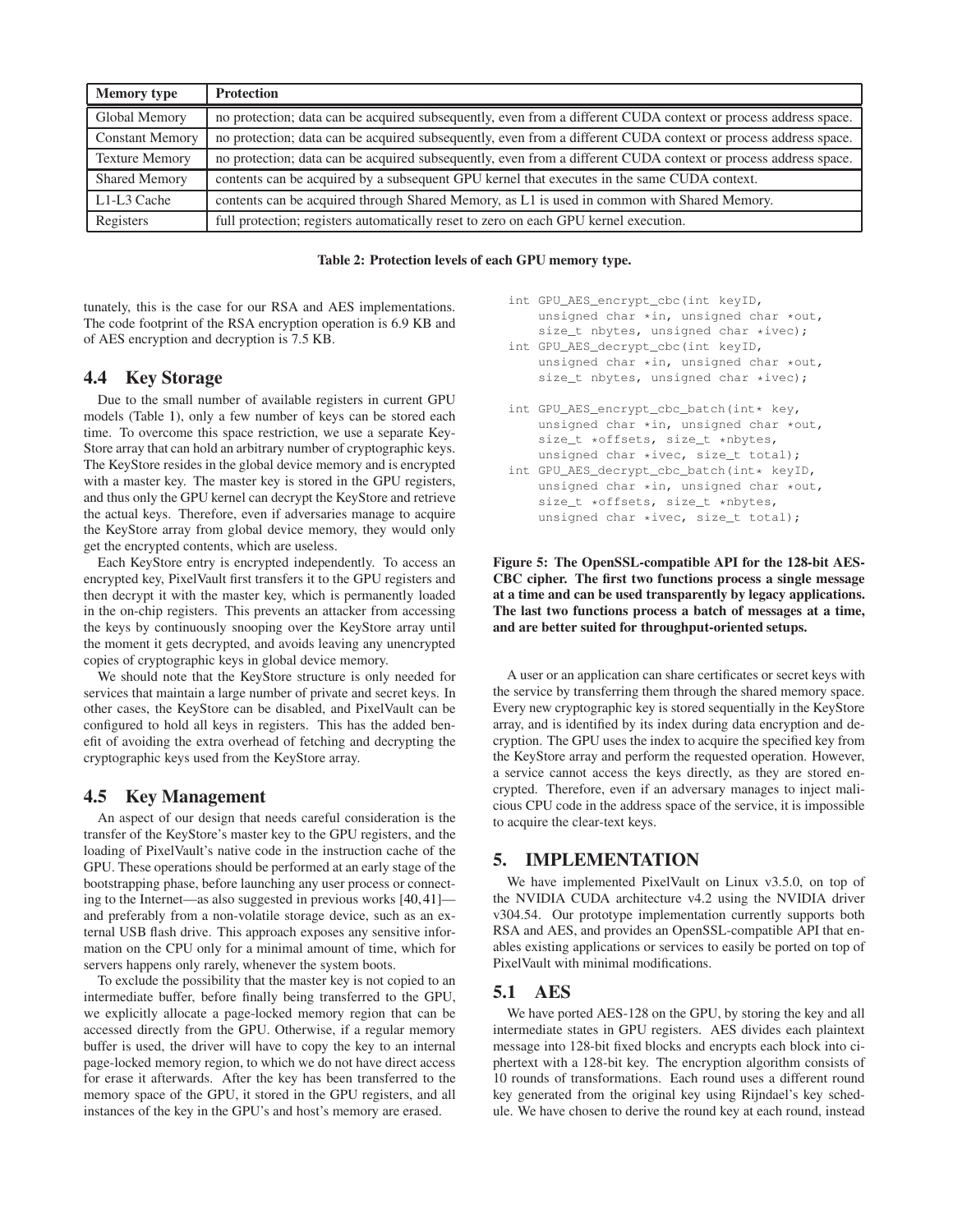- int GPU\_RSA1024\_private\_decrypt(char \*in, char \*out, int rsaKeyID, size\_t \*offsets, size\_t \*nbytes, size\_t total);
- int GPU\_RSA1024\_private\_decrypt\_batch(char \*in, char \*out, int \*rsaKeyID, size\_t \*offsets, size\_t \*nbytes, size\_t total);

<span id="page-6-0"></span>**Figure 6: The OpenSSL-compatible API for the 1024-bit RSA cipher. The first function process a single message at a time, and can be used transparently by legacy applications. The second function process a batch of messages at a time, and is better suited for high-performance setups.**

of using pre-expanded keys. Although this approach incurs more computational overhead, it reduces the number of registers needed. Overall, we need 16 bytes for the key, 16 bytes for the round key, and 16 bytes for the input block (which is modified in-place over the rounds and eventually contains the output block). Part of the remaining registers are used for local variables. The only data that is written back to global, off-chip device memory after the input block has been processed is the output block. This restrictive policy ensures that no sensitive information about the key is leaked to global device memory.

Figure [5](#page-5-2) shows PixelVault's API functions for the CBC mode of AES-128. The CBC-encryption mode has a dependency on the result of the previous block, hence the encryption of the blocks of a single message is axiomatically serialized. Nevertheless, each thread can perform encryption operations using a different AES key independently, as it contains its own register space. On the other hand, CBC decryption can be parallelized at the block level, as the result of the previous block is already known at decryption time. Other modes of AES (such as ECB, CBC, and CTR) can be implemented in a similar way without significant extra effort.

## **5.2 RSA**

We have implemented the RSA decrypt function for 1024-bit keys (Figure [6\)](#page-6-0). We focused on the performance of RSA decryption for two reasons. First, RSA typically requires several decryption operations per key. Second, decryption is heavily used at the server side, where runtime performance is more critical.

Our GPU implementation exploits parallelism at the message level, similarly to previous GPU-based implementations [\[25,](#page-11-22) [30,](#page-11-23) [58\]](#page-11-24). For modular exponentiation, we use the Montgomery Multiplication for Multi-Precision Integers (CIOS method) [\[34\]](#page-11-25), and we apply the straightforward right-to-left method, similar to [\[58\]](#page-11-24). During exponentiation, each thread needs three temporary values of  $(n+2)$  words each, where *n* is the size of the key in bits. The three temporary values are used as input and output in a round-robin fashion. Overall,  $3 * (n + 2)$  words are required, which results in 408 words for 1024-bit keys. Unfortunately, there is not always enough space to hold all three temporary values in registers (see Table [1\)](#page-2-0). One solution is to store the three temporary values in shared memory. Each multiprocessor features up to 48 KB of shared memory, which, in contrast to the off-chip global device memory, cannot be accessed by the host. Even if adversaries manage to stop PixelVault's autonomous kernel and run a malicious one, they would only retrieve a single static image of the shared memory.

Still, this does not pose a significant risk for two reasons: (a) this requires very precise timing of the attack, and (b) even if the right timing can be achieved, the obtained fraction of the key is too small to pose a key leakage risk. The reason is that for any  $n$ , only the least significant k bits of the key can be recovered, with a  $O(2^k)$ complexity. For example, if we assume that a Meet-in-the-Middle attack is feasible for up to  $k = 128$  in a reasonable time, then the least 128 significant bits of the key are exposed to the adversary. This amount of bits is far from being critical for revealing the entire key, given that the critical limit for RSA is at least one fourth of the key size [\[13\]](#page-10-13). To prevent even the above unlikely leak, we have implemented an optional mode in which the intermediate values are stored in shared memory in an encrypted form. Only those intermediate values that are needed are decrypted—within GPU registers only— but with an additional cost. The encryption and decryption of the intermediate states are performed in 16-byte chunks, using the master key.

From the performance standpoint, previous work has shown that the GPU is better utilized when several messages are processed at once [\[24,](#page-11-26) [25,](#page-11-22) [30\]](#page-11-23), which is also true for our implementation. To achieve optimal performance, our GPU-based OpenSSL version processes many messages in bulk. This is achieved by buffering several messages and transferring them to the GPU at once for parallel processing. Recall that each thread can perform encryption and decryption operations using a different key independently, as it contains its own register space.

# **6. EVALUATION**

#### **6.1 Security Analysis**

We now evaluate the security properties of PixelVault by describing possible attacks, and showing how our proposed design protects against them. For some of the attacks, we used the Gdev framework [\[7\]](#page-10-8), as it is open-source and provides more insights about low-level operational details than the official closed-source CUDA runtime.

#### *6.1.1 Host Memory Attacks*

We have implemented RSA and AES in a way that nothing but the scrambled output block is ever written into host memory. This is feasible, as GPUs maintain their own discrete memory spaces for manipulating input data. When the GPU has performed the desired cryptographic operation, the resulting output is transferred back to host memory. In the meantime, GPU execution continues completely isolated from the CPU, without being affected by side effects of the OS or the hardware, such as interrupt handling, scheduling, swapping, and ACPI suspend modes. As a result, keys or any intermediate states are never transferred indirectly to host memory.

#### *6.1.2 Extracting Intermediate States*

As we described in Section [4.4,](#page-5-3) secret and private keys reside unencrypted only in GPU registers. However, encryption and decryption operations take place in global device memory, which is accessible from the host via the PCIe interconnect. Therefore, it is possible for an adversary to perform cryptanalysis from any intermediate states extracted from the global device memory.

To defend against cryptanalysis, we perform both AES and RSA exclusively in on-chip memory. In particular, after a plaintext block is read from global device memory, nothing but the scrambled output block is written back. Essentially, no valuable information about the key or intermediate state is visible in the global device memory at any time. To ensure that no intermediate state resides in global memory, we stage data to the on-chip shared memory, which is not accessible by the host. Even in case an adversary terminates the GPU program and successfully acquires the contents of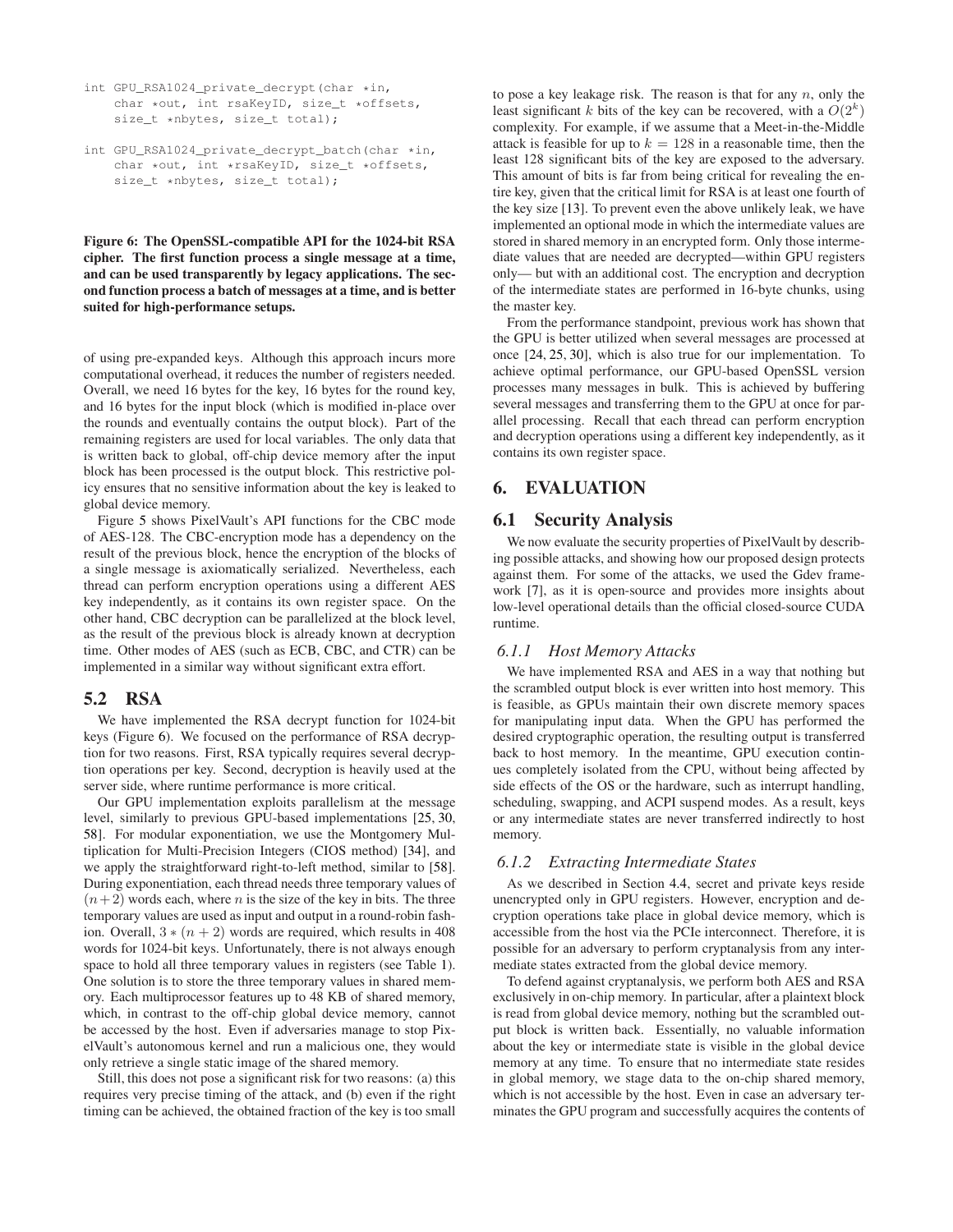the shared memory, only a single intermediate state will be accessible, and more cannot be obtained for performing successful cryptanalysis. To acquire further intermediate states, an attacker needs to restart the autonomous PixelVault GPU kernel; this is not possible though, as only the administrator can re-execute PixelVault from a clean state, after transferring the master key and native code from an external device, as we described in Section [4.5.](#page-5-0)

#### *6.1.3 CPU Code Injection*

In a typical scenario, attackers can exploit software vulnerabilities and manage to inject code of their choice to a running service. Sensitive data, such as private keys, that are stored in the address space of the process, can be easily acquired. In contrast, hiding sensitive data in the on-chip memory space of the GPU using PixelVault prevents access even to fully privileged processes.

To verify this, we attached cuda-gdb, the CUDA debugger, to PixelVault using full-administrator privileges for tracing its execution. The cuda-gdb is very similar to gdb and allows tracing of both CPU and GPU variables, as well as the execution of arbitrary CPU and GPU code. Running PixelVault under a debugger allows us to transfer data from the off-chip global device memory. However, we are still not able to extract any key, as they are kept encrypted. Furthermore, we are not able to access any onchip memory (i.e., shared memory and caches) even if PixelVault is compiled with debug-able device code (using both  $-g$  and  $-G$ flags). The reason is that the non-preemptive GPU execution does not allow adding breakpoints inside a kernel that is already running; to trace the execution of a kernel, the breakpoints have to be added before the kernel has been loaded on the GPU for execution. As we start the GPU kernel from a clean state, it is impossible for an attacker to trace the autonomous, self-contained GPU code of PixelVault.

#### *6.1.4 GPU Code Injection*

All GPU code is loaded in the global device memory before execution. The GPU code base of PixelVault is small, which can allows it to be formally verified, to prevent potential exploitation due to buggy code. However, accessing the code's memory region is still feasible, as the global device memory does not provide any access protection. An attacker could, for example, inject malicious GPU code by transferring it via PCIe to the appropriate memory region. The malicious code could contain commands for forcing the registers' contents to be written to the global device memory, where they could then easily be retrieved via the PCIe bus.

We have modified the Gdev framework to explicitly rewrite the memory region where native code is stored. Similar attacks can also be performed using the official CUDA debugger interface [\[46\]](#page-11-27). As we described in Section [4.3](#page-4-1) though, PixelVault is tamper-resistant against GPU code modifications, as it forces all code to be loaded to the instruction cache. Even after erasing all PixelVault's native code from the global device memory, the GPU still executes the original, unmodified code of PixelVault from the instruction cache. Therefore, an attacker cannot overwrite PixelVault, because the instruction cache cannot be flushed without loading a new GPU kernel.

#### *6.1.5 Simultaneous GPU Kernel Execution*

Starting with the Fermi architecture [\[44\]](#page-11-28) and onwards, different (relatively small) kernels of the same CUDA context can occasionally execute concurrently, allowing maximum utilization of GPU resources. However, all stream multiprocessors (SMs) are first filled with threads from the first kernel, and only if the remaining resources are sufficient, threads from a second kernel can

| #Msgs | <b>CPU</b> | <b>GPU</b> [25] | <b>PixelVault</b> | PixelVault (w/ KeyStore) |
|-------|------------|-----------------|-------------------|--------------------------|
|       | 1632.7     | 15.5            | 15.3              | 14.3                     |
| 16    | 1632.7     | 242.2           | 240.4             | 239.2                    |
| 64    | 1632.7     | 954.9           | 949.9             | 939.6                    |
| 112   | 1632.7     | 1659.5          | 1652.4            | 1630.3                   |
| 128   | 1632.7     | 1892.3          | 1888.3            | 1861.7                   |
| 1024  | 1632.7     | 10643.2         | 10640.8           | 9793.1                   |
| 4096  | 1632.7     | 17623.5         | 17618.3           | 14998.8                  |
| 8192  | 1632.7     | 24904.2         | 24896.1           | 21654.4                  |

<span id="page-7-0"></span>**Table 3: Decryption performance of 1024-bit RSA (#Msgs/sec).**

be spawned. As a result, if all SMs are filled, threads from another kernel cannot execute before the initial kernel completes its execution. During initialization, PixelVault spawns a large number of threads that remain idle, busy-waiting, as we described in Section [4.1,](#page-2-2) occupying all available registers and shared memory. As a result, a malicious kernel cannot be launched simultaneously.

#### *6.1.6 Register Spilling In Global Device Memory*

The registers that will be used by a GPU kernel are declared once, at compile time. As we can see in Table [1,](#page-2-0) the number of registers contained in GPUs is limited, and varies from platform to platform. When the number of declared registers exceeds the limit, the extra registers are mapped in global device memory, hence their contents can be exposed to adversaries. To rule out this possibility, we explicitly declare as many registers as the underlying hardware device provides. The number of declared registers serves as a heuristic for the compiler to decide when to spill registers during the compilation of the PTX code. By supplying the  $-$ ptxas-options='- $v'$  flag to the nvcc compiler, we are explicitly notified if any spilling has occurred.

It would also be possible that registers could be spilled in global device memory when a context switch between different warps occurs. In contrast to CPUs, however, GPUs are non-preemptive processors, and thus the contents of GPU registers are never saved (in order to be restored later and continue running where it previously left off). Still, thread warps can be switched, e.g., when a warp is waiting for memory I/O another warp can be scheduled for running. According to NVIDIA, no state is saved when context switching between thread warps occurs, for performance reasons [\[36\]](#page-11-29). This is actually the reason that a large number of registers reduces the amount of thread parallelism.

## **6.2 Performance Analysis**

We now assess the performance of PixelVault in comparison to the standard CPU implementation (OpenSSL [\[5\]](#page-10-14)). Our base system consists of two Intel Xeon E5520 Quad-core CPUs (2.27GHz, 8192KB L3-cache), 12GB of RAM, and a GeForce GTX480.

Table [3](#page-7-0) shows the throughput of RSA on a single CPU core, on the GPU as reported by Harrison and Waldron [\[25\]](#page-11-22), and using our PixelVault implementation. We evaluate PixelVault with and without the KeyStore structure. When the KeyStore structure is disabled, only a single RSA key is loaded on the registers (appropriate for simple setups that use only a single RSA key). We observe that the GPU performance is low when the number of messages is small, regardless of whether the KeyStore is used or not. With only one ciphertext message per invocation, the GPU has a throughput about two orders of magnitude worse compared to the CPU implementation. However, given enough parallelism, the GPU achieves a much higher throughput than the CPU. PixelVault has almost the same performance with the vanilla GPU-based RSA implementa-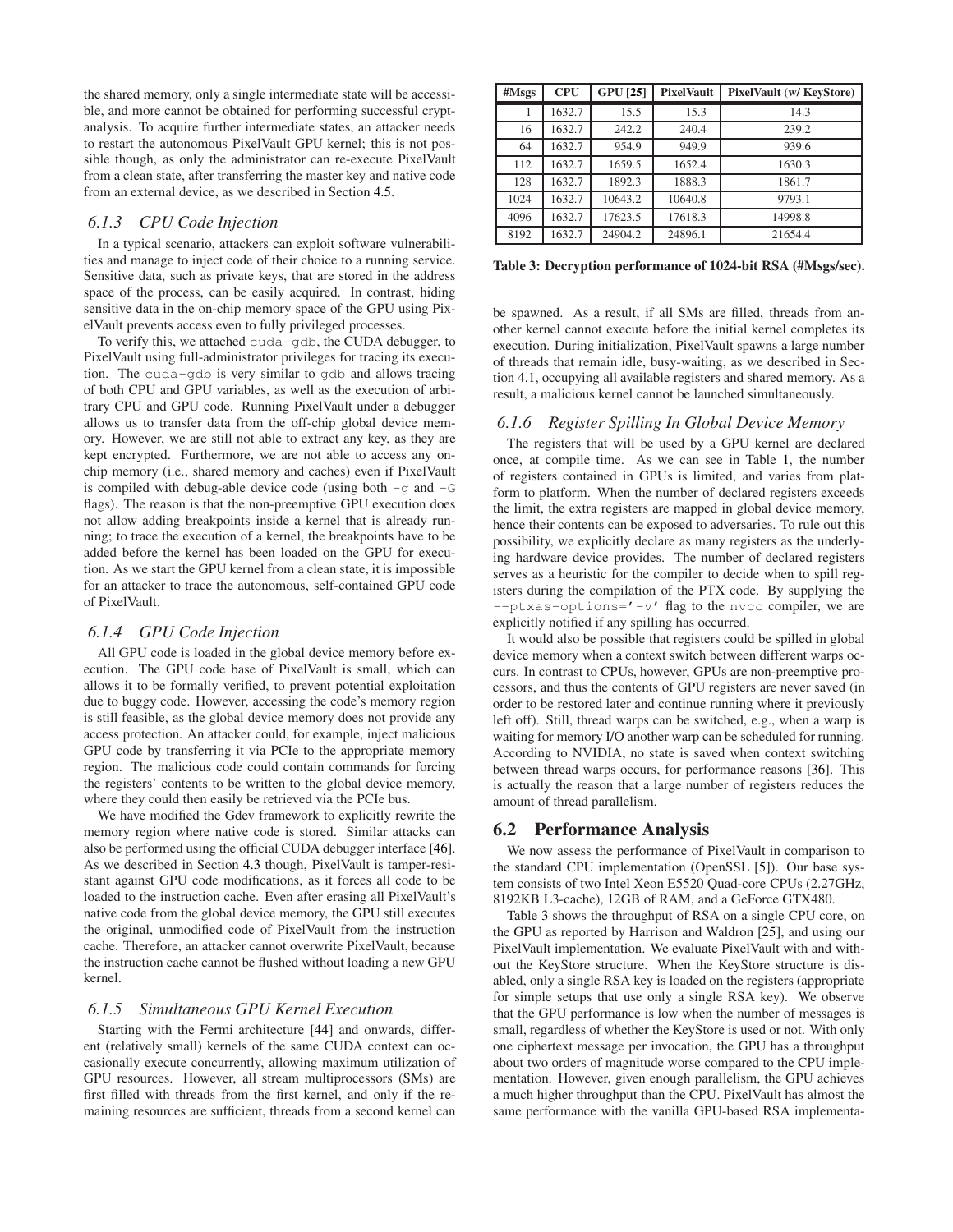<span id="page-8-1"></span>

<span id="page-8-2"></span><span id="page-8-0"></span>**Figure 7: Sustained throughput for 128-bit AES-CBC.**

tion, as the autonomous execution of the GPU does not add any extra overhead. Enabling the KeyStore adds a small overhead ranging between 1–15%—to the overall PixelVault performance. This is due to the copying of each key from the KeyStore array to the registers and its decryption. The RSA key is decrypted using the AES implementation that offers execution times proportionally smaller compared to the RSA implementation. In addition, a significant part of the overall time is spent on PCIe transfers, and thus the overhead introduced by the KeyStore mechanism is ameliorated.

We note that the implementation of the RSA algorithm is based on the work of Harrison and Waldron [\[25\]](#page-11-22). Further optimizations have been proposed since then, which could boost performance even further. For example, Jang et al. [\[30\]](#page-11-23) report that with 16 messages, the performance of the GPU is equal to that of the CPU, in contrast to our implementation which needs about 110 messages to match the CPU performance. We are currently working on integrating these optimizations into our prototype implementation.

Figure [7](#page-8-0) shows the performance of AES-CBC on a single CPU core (horizontal line), as well as on the GPU and using PixelVault (bars). We fix the message size to 16KB, the largest size supported by SSL, and increase the number of messages from 1 to 4096. The encryption mode of AES (Figure [7\(a\)\)](#page-8-1) cannot be parallelized at the block level, and thus a sufficient number of messages is required to sustain acceptable performance. When using a single message, AES-enc achieves 17.4 Mbit/s, which gradually increases to 273.6 Mbit/s when processing 16 messages, and 3.4 Gbit/s for 4096 messages. Again, PixelVault achieves almost the same performance as the default GPU-based AES implementation. However, the performance decreases to 3 Gbit/s when the KeyStore is enabled, yielding a 13% decrease. The size of the AES keys is proportionally smaller compared to the size of the messages (indicatively, 16 bytes for AES-128), hence the copying and decryption of each key is quick, compared to the ciphering operations that follow. The CPU implementation achieves 1.1 Gbit/s and 1.2 Gbit/s for encryption and decryption, respectively, on a single CPU core.

In contrast, the decryption mode of AES ((Figure  $7(b)$ )) can be parallelized at the block level and achieves 753.2 Mbit/s even when processing a single message at a time. The peak performance of AES-dec is 5.5 Gbit/s when processing 4096 messages at once. The KeyStore adds a 20% overhead, limiting performance to 4.5 Gbit/s. Modes that can be parallelized at the block level, such as CTR, have a similar performance behaviour.

# **7. DISCUSSION AND LIMITATIONS**

**Dedicated GPU execution.** PixelVault requires a dedicated GPU that is used exclusively for protecting secret keys and carrying out cryptographic operations. As a result, the GPU cannot be used by other programs or the OS for other purposes, e.g., for graphics rendering or general-purpose computations. Fortunately, recent advances in CPU architectures show that current CPU chips are already equipped with integrated graphics processors, e.g., the AMD APU [\[31\]](#page-11-30) or the Intel HD Graphics [\[20\]](#page-10-15). In such cases, the integrated GPU can be used for performing any graphics-related operation; otherwise, a second, separate, GPU should be acquired and placed on a different PCIe slot. As PixelVault is mostly tailored to server applications, which typically run on headless machines, the requirement of a dedicated GPU is not a limiting factor.

**Portability.** Our design is based on current GPU architectures that maintain (primarily) two basic properties: (i) non-preemptiveness and (ii) on-chip memory operation only. These two properties are available to all official CUDA-enabled NVIDIA models (released after 2006 and onwards). We note though that our design may be generalized to other computational devices as well, as long as they maintain the same properties.

**Misusing PixelVault for encrypting/decrypting messages.** PixelVault cannot verify whether a request for an operation has been received from a benign or a malicious user. As a result, an attacker who has compromised the base system could leverage PixelVault to encrypt and decrypt messages. Still, the adversary cannot steal any key stored in PixelVault.

**Generation of secret keys or key pairs at run-time.** Many services require the creation of session keys or key pairs at run-time. For example, SSL-enabled services create a new secret key after the client has verified the server's certificate. Although the leakage of session keys is not considered as critical as the leakage of secret keys, creating secret keys or key pairs in a secure way is definitely a desirable functionality. PixelVault can easily provide this functionality by generating new keys in the on-chip memory, and securely storing them in the KeyStore structure. The service that requested the keys can refer to each generated key by its unique ID that is returned by PixelVault, and easily use them to encrypt or decrypt messages. We plan to implement this functionality in the near future.

**TPMs.** Trusted Platform Modules (TPMs) provide security-critical functions, such as secure storage and attestation of platform state and identities, and are mainly used to authenticate the base platform during the bootstrapping phase or generating hardware-protected key pairs. However, due to their limited storage space (the PC TPM specification mandates only 1,280 bytes of NVRAM [\[8\]](#page-10-5)), their limited support of cryptographic algorithms (current version supports only RSA, SHA1, and HMAC) [\[8\]](#page-10-5), and their low perfor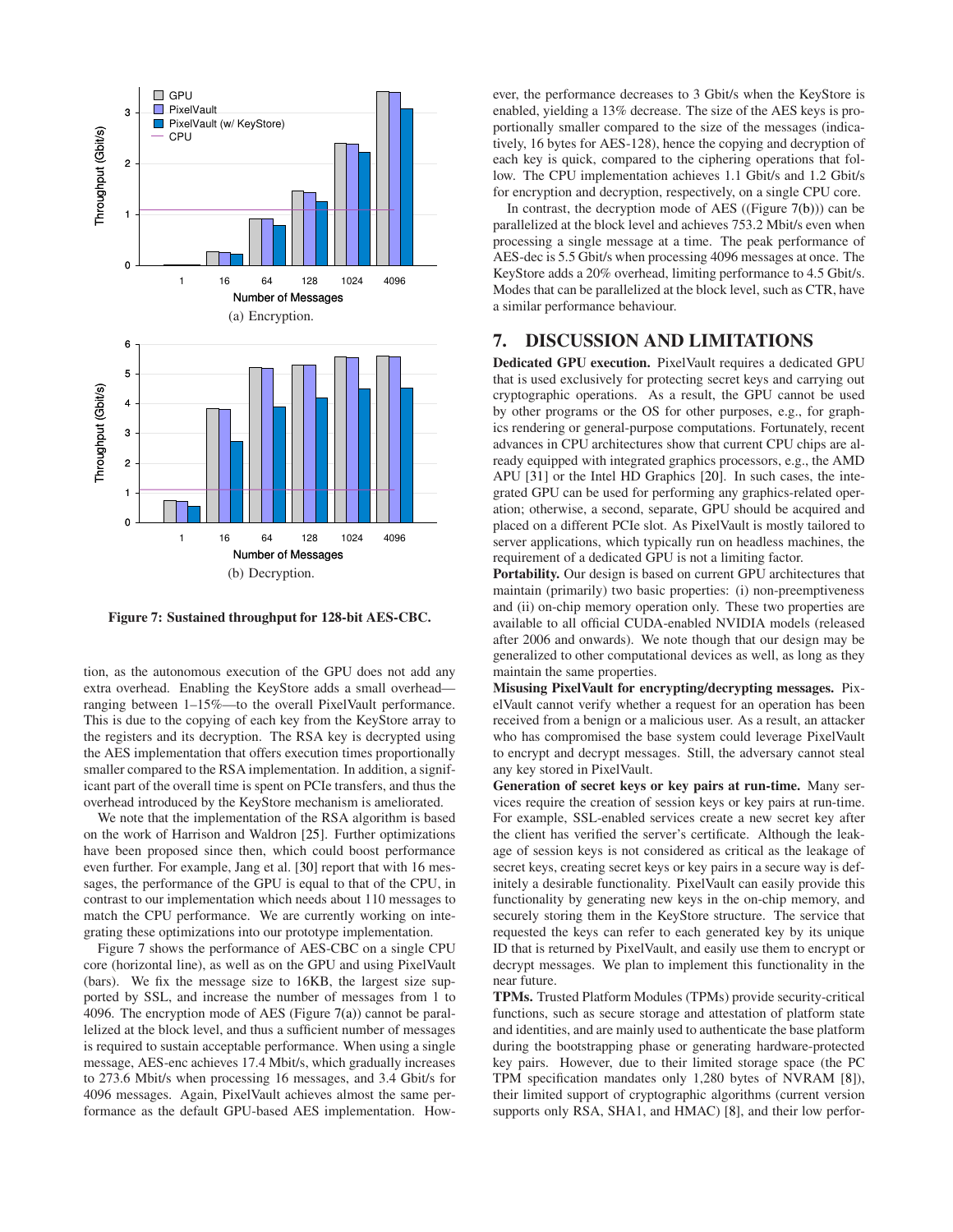mance (about 1.4 SSL handshakes per second [\[1\]](#page-10-6)), they are not appropriate for carrying out intensive and continuous cryptographic operations, such handling a server's many concurrent TLS connections [\[1\]](#page-10-6). In contrast, PixelVault provides a fully programmable, secure, and fast framework for performing cryptographic operations, while ensuring that no secret or private key will leak even when the base system is fully compromised.

**Denial-of-Service Attacks.** Adversaries who have compromised the base system can easily disrupt the operation of PixelVault. For example, they can easily delete or modify input or output data by accessing the shared page-locked memory region, kill or suspend the execution of PixelVault, or terminate the interconnection of the GPU with the base system by sending a PCIe reset. As the main purpose of PixelVault is to protect secret keys, defending against these attacks is out of the scope of this work.

**GPU Kernel Execution Timeouts.** Due to the non-preemptive execution of GPUs, most operating systems use kernel execution timeouts to prevent system hangs when the GPU is also used for display rendering. Hence, any operation that is executed on a GPU with a display for more than a few seconds will be killed to ensure proper display rendering. PixelVault requires a dedicated GPU, hence we explicitly disable the kernel execution timeout through the graphics driver interface, to ensure that it will never terminate. An attacker might be able to terminate PixelVault's kernel by setting this timeout. However, this will only result in a DoS attack, similar to those described in the previous paragraph—no key will be leaked, given that GPU registers are erased upon termination.

**Side-channel Attacks.** It has been demonstrated that software side-channel attacks are possible based on inter-process leakage through the state of the memory cache of the CPU [\[22,](#page-10-16) [59\]](#page-11-31). These attacks allow an unprivileged process to attack other processes that run concurrently on the same processor, despite partitioning methods such as memory protection, sandboxing, and virtualization. Certain types of these attacks can be quite powerful, as they rely on merely monitoring the cache effects of cryptographic operations. PixelVault raises the bar against cache-based attacks, since *only one* kernel occupies the GPU at a time; no other GPU kernel can be executed in parallel to monitor the behavior of the cache.

In addition, timing attacks enable an attacker to extract secrets by observing the time it takes for a system to respond to various queries [\[11,](#page-10-17)[14](#page-10-18)[,35\]](#page-11-32). Although defending against this type of attacks is out of the scope of this work, a possible approach to enhance PixelVault against them is to implement all sensitive operations so that they consume a constant number of cycles, irrespectively of any combination of key and data, so as to make any timing based analysis hard [\[28\]](#page-11-33).

**Cold-boot Attacks.** It has been demonstrated that keys can be extracted by freezing memory chips and inspecting their contents [\[23\]](#page-11-2), an attack widely known as *cold boot attack*. It is hard to assess whether cold boot attacks are applicable on GPUs. We speculate that this might be possible, as graphics cards can be removed with the same ease as RAM DIMMs. PixelVault, however, is not vulnerable to cold boot attacks, because nothing sensitive is stored in DRAM—keys are only exposed in registers.

## **8. RELATED WORK**

Many research works have focused on the implementation of cryptographic operations using GPUs [\[24,](#page-11-26) [25,](#page-11-22) [30\]](#page-11-23). Their data parallel architecture makes them attractive for the implementation of both symmetric and asymmetric cryptographic algorithms. The majority of these approaches has focused extensively on the implementation of widely-used cryptographic algorithms, such as AES and RSA. Cook et al. [\[18\]](#page-10-19) describe an implementation of AES on

an NVIDIA GeForce3 card, which provides little programmability. Szerwinski et al. [\[58\]](#page-11-24) describe implementations of 1024 and 2048 bit modular exponentiations based on both the radix and RNS approaches, using an NVIDIA 8800GTS. Harrison et al [\[25\]](#page-11-22) present a GPU implementation of a 1024-bit RSA decrypt primitive, outperforming a comparable CPU implementation by up to 4 times.

Besides performance, little focus has been placed on increasing the security of cryptographic implementations using GPUs, although the potential of modifying the GPU to a minimal secure computing base is not new. Cook et al [\[17\]](#page-10-20) presented a mechanism to transfer encrypted video that is only decrypted once on the GPU. Based on this idea, our key insight is to demonstrate that the cryptographic operations executed on the GPU cannot only benefit in terms of performance, but also in terms of security, by keeping sensitive keys away from the CPU and the host memory.

Privilege separation is a good practice to restrict the number of operations executed with elevated privileges. Applications should be designed with the principle of least privilege, i.e., every operation should be executed with the minimum level of privileges. Provos et al. [\[50\]](#page-11-34) demonstrate the value of privilege separation in OpenSSH. Privman [\[33\]](#page-11-35) provides an API that can be used to integrate privilege separation into existing applications. Privtrans [\[15\]](#page-10-21) allows the automatic integration of privilege separation, with the aid of a few annotations by the programmer. However, it has been shown that sensitive data or system objects (e.g., memory, the environment, memory mappings, file system information, and file descriptors) may still be leaked when, for instance, a trusted process of a partitioned application spawns an untrusted child process [\[54\]](#page-11-36).

Many reseach efforts have recently focused on systems that support trusted computation in hostile operating systems [\[16,](#page-10-4) [26,](#page-11-5) [29\]](#page-11-6). These systems are designed towards a generic solution for protecting computation performed by any application, even by non sensitive ones, when the host is compromised. In such a setting, a process responsible for cryptographically signing a message would never expose its keys to the operating system, and therefore encryption will remain functional even when the operating system is compromised. Unfortunately, these systems require applications running in a hypervisor [\[16,](#page-10-4) [26\]](#page-11-5), introducing significant performance overhead, or the addition of extra hardware abstraction layers and the re-compilation of the operating system [\[29\]](#page-11-6). We anticipate that these approaches will be eventually incorporated in commodity operating systems in the future. Nevertheless, in this paper, we seek for a less intrusive approach, that requires little modifications in current commodity systems, does not allow for trusted systemwide computation, but allows sensitive information, such as cryptographic keys, to remain secret, even when the host is compromised.

Similar to our purposes, recent work has pursued the idea of holding the cryptographic key solely in the registers of the CPU, for AES [\[41,](#page-11-3) [56\]](#page-11-4) and RSA [\[21\]](#page-10-2). The secret key, then, cannot be traced in main memory, making cold boot attacks pointless. These approaches require a trusted and bug-free component for ensuring that an adversary cannot compromise part of the system and extract the keys from the CPU registers. Still, a DMA-capable adversary, with read and write access to the host physical memory, can extract the secret keys from the CPU into the target system's memory, from which they can be retrieved using a normal DMA transfer [\[12\]](#page-10-3).

On the opposite aspect, many works talk about the danger of leaking data when offloading tasks to the GPU, in multi-user or virtualized environments [\[37,](#page-11-37) [49\]](#page-11-19). Di Pietro et al. [\[49\]](#page-11-19) talk about the danger of leaking data from specific GPU memory hierarchies, namely the shared memory and global memory. They also mention that the registers contents can be exposed in cases where the developer declares more registers than the GPU contains; in such cases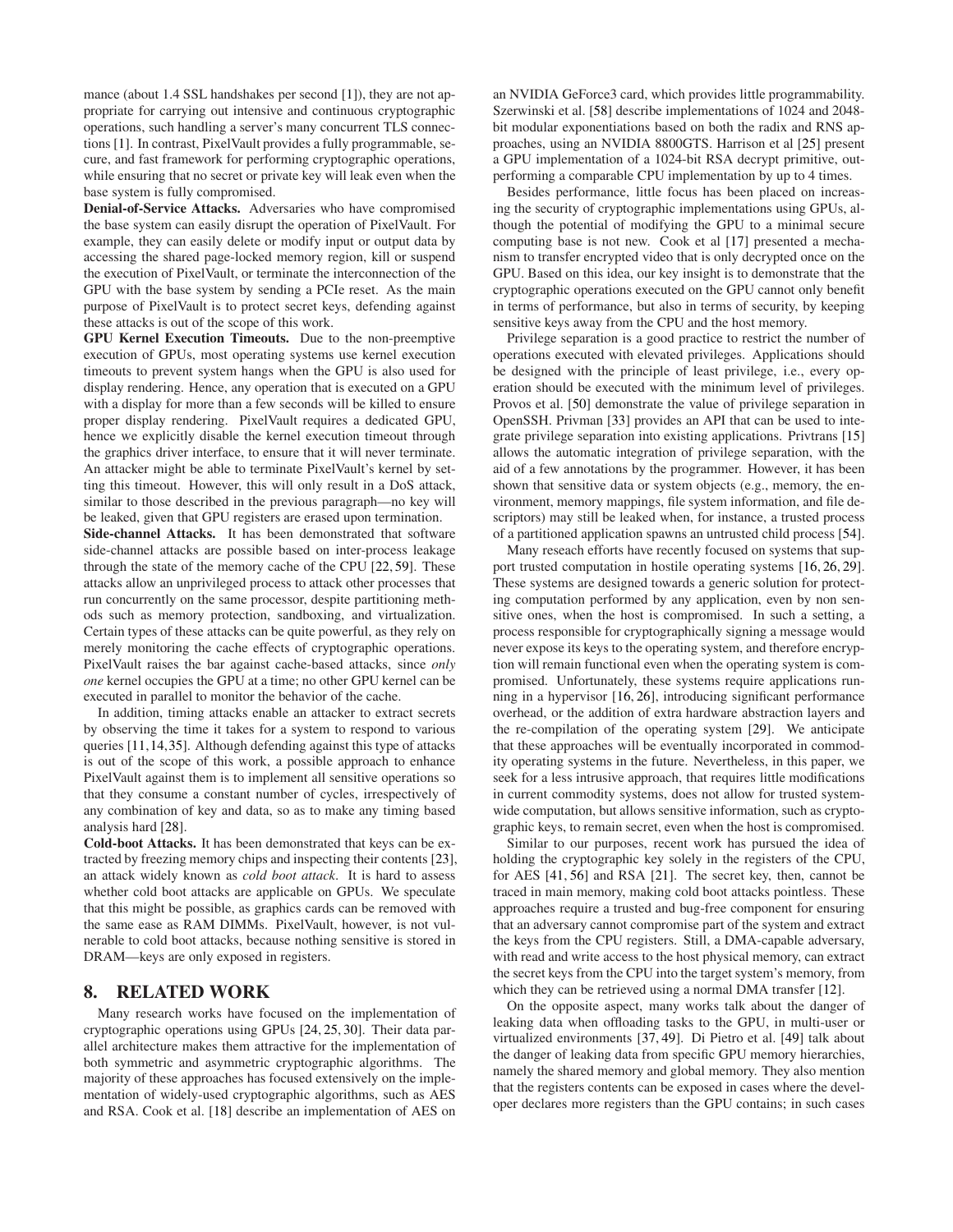where the GPU runs out of hardware registers, it can transparently leverage global memory ("register spilling" [\[39\]](#page-11-38)). To rule out this possibility, PixelVault declares as many registers as the unterlying hardware device provides, and force the compiler to explicitly notify if any register spilling occurs. Similarly, Maurice et al. [\[37\]](#page-11-37) analyze the behavior of GPU global memory and show that an adversary can recover data of a previously executed GPGPU application from the global device memory. In contrast with these works, we focus on memory hierarchies that provide a safe house for storing data, preventing *any* leakage. Such memories, include the hardware registers and the instruction caches, that are contained in modern graphics processors. By carefully leveraging these memory types in combination with the nonpreemptiveness execution model of the GPUs (that guarantees that no state will be stored somewhere else due to context-switching), we have managed to design a prototype architecture, namely PixelVault that is tamper resistant and also offers a secure environment for storing secrets.

Finally, Intel recently introduced SGX (Software Guard Extensions) [\[27\]](#page-11-39), a set of new CPU instructions for establishing private memory regions. SGX allows an application to instantiate a protected container, which is a protected area in the application's address space that provides confidentiality and integrity even in the presence of privileged malware. SGX could potentially be used to implement similar functionality to PixelVault, using an SGX container for secure storage, and taking advantage of the CPU's cryptographic instructions. In the future, it would be interesting to compare the performance and characteristics of the two approaches.

## **9. CONCLUSION**

We have presented the design and implementation of PixelVault, a GPU-based system that implements AES and RSA in a way that preserves the secrecy of keys even against attacks that fully compromise the host system. By taking advantage of the capabilities of modern graphics processing units (GPUs), PixelVault safely stores any sensitive information and offloads computationally-intensive cryptographic operations on the GPU. The underlying idea is to perform cryptographic operations entirely on the GPU, without involving the host or any memory that can be accessed by the host (even with full administrator permissions). This implies that (a) no secret key (nor the key schedule or intermediate states) ever get to host-accessible memory, and (b) GPU memory—where keys are stored—cannot be inspected while cryptographic operations are carried out. Our only requirement is that the system is initially bootstrapped in a trusted environment. Once GPU storage is initialized with the keys, PixelVault prevents key leakage even in case of full system compromise. As part of our future work, we plan to adapt our framework to other ciphers and application domains, and also to explore the design of a generic GPU-based framework for facilitating privilege partitioning of existing applications. We also plan to explore how our techniques could be applied in mobile and embedded devices. This may be harder to achieve though, as our design requires a dedicated GPU—otherwise the mobile device would not be able to render graphics properly.

#### **Acknowledgments**

We would like to thank our shepherd Roberto Di Pietro and the anonymous reviewers for their valuable feedback. This work was supported in part by the General Secretariat for Research and Technology in Greece with a Research Excellence grant, by the FP7- PEOPLE-2010-IOF project XHUNTER No. 273765, and by the FP7 projects NECOMA and SysSec, funded by the European Commission under Grant Agreements No. 608533 and No. 257007.

# <span id="page-10-6"></span>**10. REFERENCES**

- [1] Benchmarking TPM-backed SSL. [http://blog.](http://blog.habets.pp.se/2012/02/Benchmarking-TPM-backed-SSL) [habets.pp.se/2012/02/Benchmarking-TPM](http://blog.habets.pp.se/2012/02/Benchmarking-TPM-backed-SSL)[backed-SSL](http://blog.habets.pp.se/2012/02/Benchmarking-TPM-backed-SSL).
- <span id="page-10-12"></span>[2] CUDA Binary Utilities. [http://docs.nvidia.com/](http://docs.nvidia.com/cuda/cuda-binary-utilities/index.html) [cuda/cuda-binary-utilities/index.html](http://docs.nvidia.com/cuda/cuda-binary-utilities/index.html).
- <span id="page-10-9"></span>[3] Nouveau: Accelerated Open Source driver for nVidia cards. <http://nouveau.freedesktop.org/>.
- <span id="page-10-11"></span>[4] NVIDIA Developer Forums - CUDA kernel timeout. [https://devtalk.nvidia.com/default/](https://devtalk.nvidia.com/default/topic/417276/cuda-kernel-timeout/) [topic/417276/cuda-kernel-timeout/](https://devtalk.nvidia.com/default/topic/417276/cuda-kernel-timeout/).
- <span id="page-10-14"></span><span id="page-10-10"></span>[5] OpenSSL Project. <http://www.openssl.org/>.
- [6] pscnv PathScale NVIDIA graphics driver. [https://](https://github.com/pathscale/pscnv) [github.com/pathscale/pscnv](https://github.com/pathscale/pscnv).
- <span id="page-10-8"></span>[7] shinpei0208 / gdev. [https://github.com/](https://github.com/shinpei0208/gdev) [shinpei0208/gdev](https://github.com/shinpei0208/gdev).
- <span id="page-10-5"></span>[8] TCG PC Client Specific - TPM Interface Specification (TIS) Version 1.2. [http://www.](http://www.trustedcomputinggroup.org/files/resource_files/87BCE22B-1D09-3519-ADEBA772FBF02CBD/TCG_PCClientTPMSpecification_1-20_1-00_FINAL.pdf) [trustedcomputinggroup.org/files/](http://www.trustedcomputinggroup.org/files/resource_files/87BCE22B-1D09-3519-ADEBA772FBF02CBD/TCG_PCClientTPMSpecification_1-20_1-00_FINAL.pdf) [resource\\_files/87BCE22B-1D09-3519-](http://www.trustedcomputinggroup.org/files/resource_files/87BCE22B-1D09-3519-ADEBA772FBF02CBD/TCG_PCClientTPMSpecification_1-20_1-00_FINAL.pdf) [ADEBA772FBF02CBD/TCG\\_](http://www.trustedcomputinggroup.org/files/resource_files/87BCE22B-1D09-3519-ADEBA772FBF02CBD/TCG_PCClientTPMSpecification_1-20_1-00_FINAL.pdf) [PCClientTPMSpecification\\_1-20\\_1-00\\_](http://www.trustedcomputinggroup.org/files/resource_files/87BCE22B-1D09-3519-ADEBA772FBF02CBD/TCG_PCClientTPMSpecification_1-20_1-00_FINAL.pdf) [FINAL.pdf](http://www.trustedcomputinggroup.org/files/resource_files/87BCE22B-1D09-3519-ADEBA772FBF02CBD/TCG_PCClientTPMSpecification_1-20_1-00_FINAL.pdf).
- <span id="page-10-1"></span><span id="page-10-0"></span>[9] The Heartbleed Bug. <http://heartbleed.com/>.
- [10] Who holds the encryption keys? [http://www.](http://www.computerworld.com/s/article/9225414/Who_Holds_the_Keys_) [computerworld.com/s/article/9225414/Who\\_](http://www.computerworld.com/s/article/9225414/Who_Holds_the_Keys_) [Holds\\_the\\_Keys\\_](http://www.computerworld.com/s/article/9225414/Who_Holds_the_Keys_).
- <span id="page-10-17"></span><span id="page-10-3"></span>[11] D. J. Bernstein. Cache-timing Attacks on AES, 2004.
- [12] E.-O. Blass and W. Robertson. TRESOR-HUNT: Attacking CPU-bound Encryption. In *ACSAC*, 2012.
- <span id="page-10-13"></span>[13] D. Boneh, G. Durfee, and Y. Frankel. An Attack on RSA Given a Small Fraction of the Private Key Bits. In *Lecture Notes in Computer Science*, volume 1514 of *Lecture Notes in Computer Science*, pages 25–34. Springer, 1998.
- <span id="page-10-18"></span>[14] D. Brumley and D. Boneh. Remote Timing Attacks are Practical. In *USENIX Security*, 2003.
- <span id="page-10-21"></span>[15] D. Brumley and D. Song. Privtrans: Automatically Partitioning Programs for Privilege Separation. In *USENIX Security*, 2004.
- <span id="page-10-4"></span>[16] X. Chen, T. Garfinkel, E. C. Lewis, P. Subrahmanyam, C. A. Waldspurger, D. Boneh, J. Dwoskin, and D. R. Ports. Overshadow: A Virtualization-based Approach to Retrofitting Protection in Commodity Operating Systems. In *ASPLOS XIII*, 2008.
- <span id="page-10-20"></span>[17] D. Cook, R. Baratto, and A. Keromytis. Remotely Keyed Cryptographics Secure Remote Display Access Using (Mostly) Untrusted Hardware. In *ICICS*, 2005.
- <span id="page-10-19"></span>[18] D. L. Cook, J. Ioannidis, A. D. Keromytis, and J. Luck. CryptoGraphics: Secret Key Cryptography Using Graphics Cards. In *CT-RSA*, 2005.
- <span id="page-10-15"></span><span id="page-10-7"></span>[19] J. Daemen and V. Rijmen. AES Proposal: Rijndael, 1998.
- [20] Eliseo Hernandez. Accelerate Performance Using OpenCL with Intel HD Graphics. [http://software.intel.](http://software.intel.com/en-us/articles/accelerate-performance-using-opencl-with-intel-hd-graphics) [com/en-us/articles/accelerate](http://software.intel.com/en-us/articles/accelerate-performance-using-opencl-with-intel-hd-graphics)[performance-using-opencl-with-intel-hd](http://software.intel.com/en-us/articles/accelerate-performance-using-opencl-with-intel-hd-graphics)[graphics](http://software.intel.com/en-us/articles/accelerate-performance-using-opencl-with-intel-hd-graphics).
- <span id="page-10-2"></span>[21] B. Garmany and T. Müller. PRIME: Private RSA Infrastructure for Memory-less Encryption. In *ACSAC*, 2013.
- <span id="page-10-16"></span>[22] D. Gullasch, E. Bangerter, and S. Krenn. Cache Games – Bringing Access-Based Cache Attacks on AES to Practice. In *IEEE S&P*, 2011.